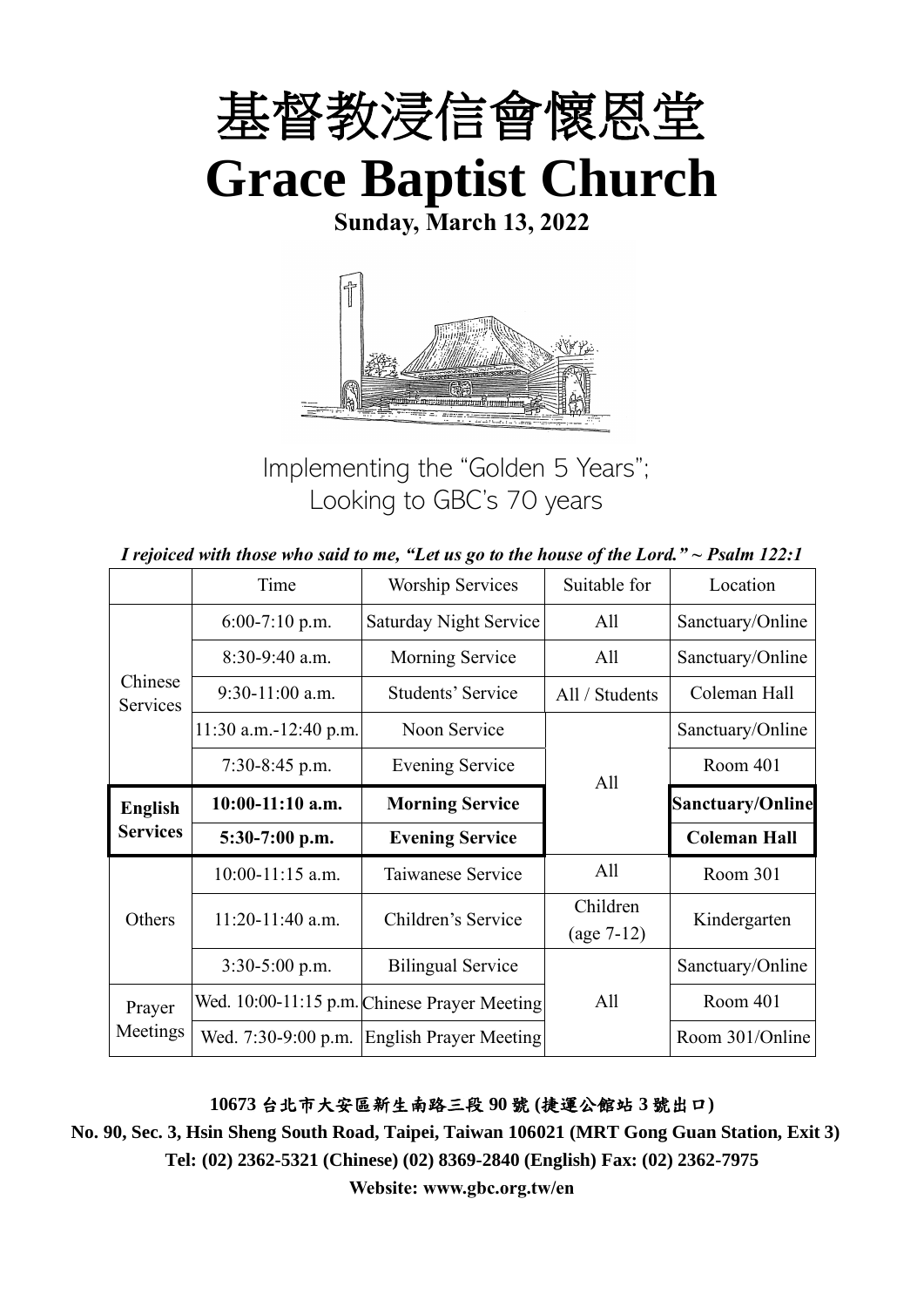|                                                 | Morning Worship Service - 10:00 a.m.<br><b>Sunday, March 13, 2022</b>                                                                                                                                            |                                                                                                             |
|-------------------------------------------------|------------------------------------------------------------------------------------------------------------------------------------------------------------------------------------------------------------------|-------------------------------------------------------------------------------------------------------------|
| Prelude                                         |                                                                                                                                                                                                                  | Catherine Liu                                                                                               |
| Greeting/Prayer                                 |                                                                                                                                                                                                                  | Cherrie Lim                                                                                                 |
| Worship through Music                           | "Jesus, Strong and Kind"<br>"Jesus, You Are My Life"                                                                                                                                                             |                                                                                                             |
| Pastoral Prayer                                 |                                                                                                                                                                                                                  | Pastor Nick Brideson                                                                                        |
| Worship through Music                           | "Let It Be Jesus"                                                                                                                                                                                                | Cherrie Lim                                                                                                 |
|                                                 | "Great Is the Lord and Most Worthy of Praise"                                                                                                                                                                    |                                                                                                             |
| <b>Offertory Prayer</b>                         |                                                                                                                                                                                                                  | Ava Zamora                                                                                                  |
| Tithes and Offerings                            |                                                                                                                                                                                                                  |                                                                                                             |
| Doxology                                        |                                                                                                                                                                                                                  |                                                                                                             |
| <b>Special Music</b>                            | "Change My Heart/Lord, Be Glorified"                                                                                                                                                                             | Choir<br><b>Pastor Nick Brideson</b>                                                                        |
| Pray for Our Church<br><b>Scripture Reading</b> | John 13:21-35                                                                                                                                                                                                    |                                                                                                             |
| Message                                         | The Beginning of Jesus' Final Words                                                                                                                                                                              | Pastor Kevin Wang                                                                                           |
| <b>Response Song</b>                            | "Living for Jesus" - #282                                                                                                                                                                                        |                                                                                                             |
| Benediction                                     |                                                                                                                                                                                                                  |                                                                                                             |
| Welcome                                         |                                                                                                                                                                                                                  |                                                                                                             |
|                                                 |                                                                                                                                                                                                                  |                                                                                                             |
| <b>Closing Song</b><br>Postlude                 | "As the Lord Is with Us"<br>A - "Cry Room" (at the back of the Sanctuary): without child's parents there.<br>B - "Kindergarten Green Room" (enter next to GBC's back exit door): with at least one parent there. |                                                                                                             |
|                                                 | Evening Worship Service – 5:30 p.m.                                                                                                                                                                              |                                                                                                             |
|                                                 | <b>Sunday, March 13, 2022</b>                                                                                                                                                                                    |                                                                                                             |
| Prelude<br>Prayer                               |                                                                                                                                                                                                                  |                                                                                                             |
| Worship through Music                           | "How Great Is Our God"                                                                                                                                                                                           |                                                                                                             |
| Greeting                                        |                                                                                                                                                                                                                  |                                                                                                             |
| Pastoral Prayer                                 |                                                                                                                                                                                                                  |                                                                                                             |
| Worship through Music                           | "How Rich a Treasure We Possess"                                                                                                                                                                                 |                                                                                                             |
|                                                 | "It Was Finished upon That Cross"<br>"The Goodness of Jesus"                                                                                                                                                     | Cherrie Lim<br>Catherine Liu<br>Vicky Lin<br>Alex Chen, Leader<br>Pastor Nick Brideson<br>Alex Chen, Leader |
| <b>Offertory Prayer</b>                         |                                                                                                                                                                                                                  |                                                                                                             |
| Tithes and Offerings                            |                                                                                                                                                                                                                  |                                                                                                             |
| Pray for Our Church<br><b>Scripture Reading</b> | John 13:21-35                                                                                                                                                                                                    | Sarah Huang<br>Pastor Nick Brideson                                                                         |
| Message                                         | The Beginning of Jesus' Final Words                                                                                                                                                                              |                                                                                                             |
| <b>Response Song</b>                            | "Sovereign"                                                                                                                                                                                                      |                                                                                                             |
| Closing Prayer<br>Welcome                       |                                                                                                                                                                                                                  | Pastor Kevin Wang                                                                                           |
| Closing Song<br>Postlude                        | "How Rich a Treasure We Possess"                                                                                                                                                                                 | Alex Chen, Leader<br>Vicky Lin                                                                              |

⚫ From the body, to do the work of mission in Taipei, Taiwan, and neighboring countries *"but you will receive power when the Holy Spirit has come upon you; and you shall be My witnesses both in Jerusalem, and in all Judea and Samaria, and even to the remotest part of the earth." -* Acts 1:8 (NASB)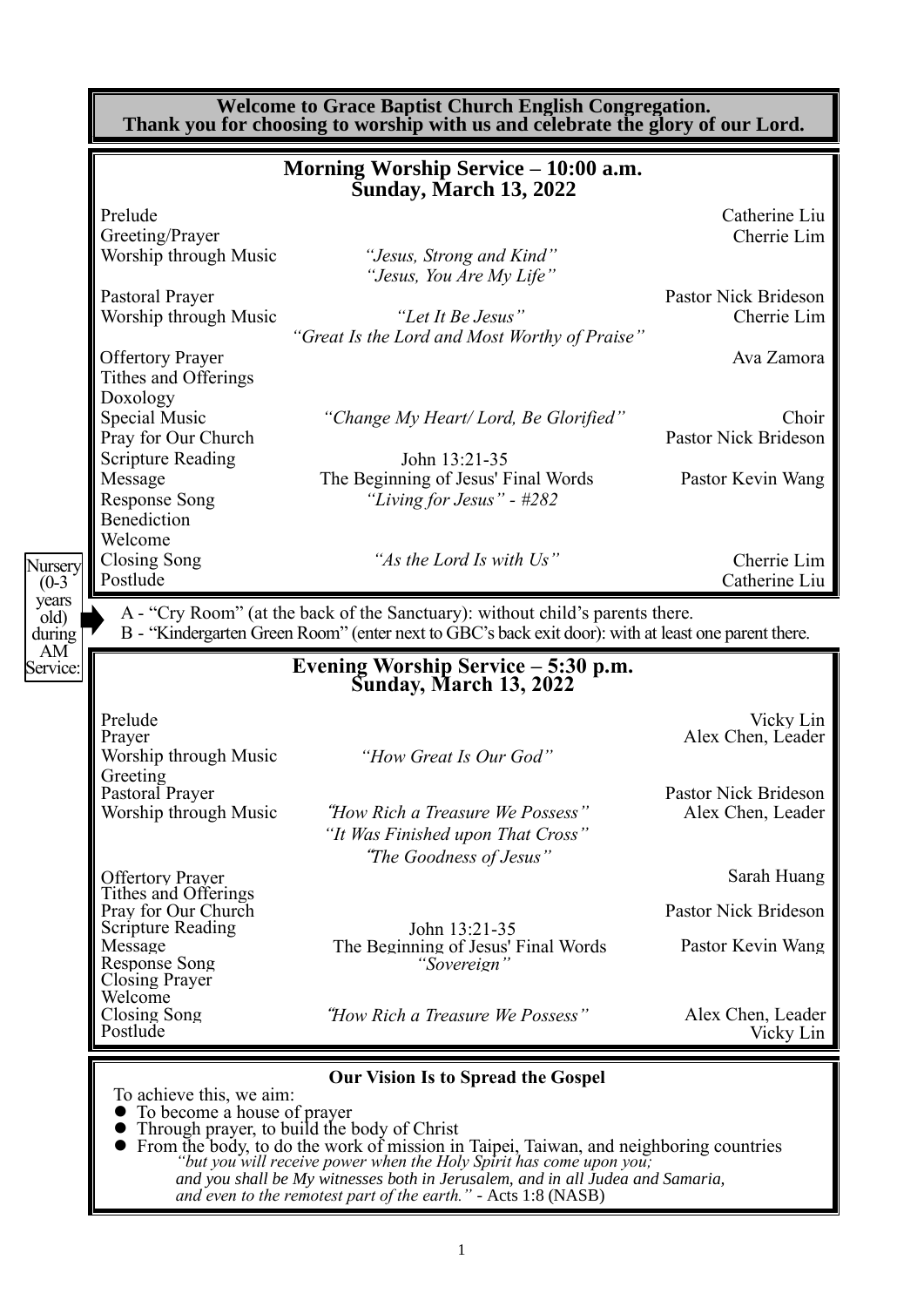# **Sermon Topic: The Beginning of Jesus' Final Words Scripture: John 13:21-35**

#### **Speaker: Pastor Kevin Wang March 13, 2022**

#### **Scripture: John 13:21-35 (NASB)**

<sup>21</sup> When Jesus had said this, He became troubled in spirit, and testified and said, "Truly, truly, I say to you, that one of you will betray Me." <sup>22</sup> The disciples began looking at one another, at a loss to know of which one He was speaking. <sup>23</sup> There was reclining on Jesus' bosom one of His disciples, whom Jesus loved. <sup>24</sup> So Simon Peter gestured to him, and said to him, "Tell us who it is of whom He is speaking." <sup>25</sup> He, leaning back thus on Jesus' bosom, said to Him, "Lord, who is it?" <sup>26</sup> Jesus then answered, "That is the one for whom I shall dip the morsel and give it to him." So when He had dipped the morsel, He took and gave it to Judas, the son of Simon Iscariot. <sup>27</sup> After the morsel, Satan then entered into him. Therefore Jesus said to him, "What you do, do quickly." <sup>28</sup> Now no one of those reclining at the table knew for what purpose He had said this to him. <sup>29</sup> For some were supposing, because Judas had the money box, that Jesus was saying to him, "Buy the things we have need of for the feast"; or else, that he should give something to the poor. 30 So after receiving the morsel he went out immediately; and it was night.

<sup>31</sup> Therefore when he had gone out, Jesus said, "Now is the Son of Man glorified, and God is glorified in Him; <sup>32</sup> if God is glorified in Him, God will also glorify Him in Himself, and will glorify Him immediately.<sup>33</sup> Little children, I am with you a little while longer. You will seek Me; and as I said to the Jews, now I also say to you, 'Where I am going, you cannot come.<sup>34</sup> A new commandment I give to you, that you love one another, even as I have loved you, that you also love one another.  $35$  By this all men will know that you are My disciples, if you have love for one another."

#### **Notes:**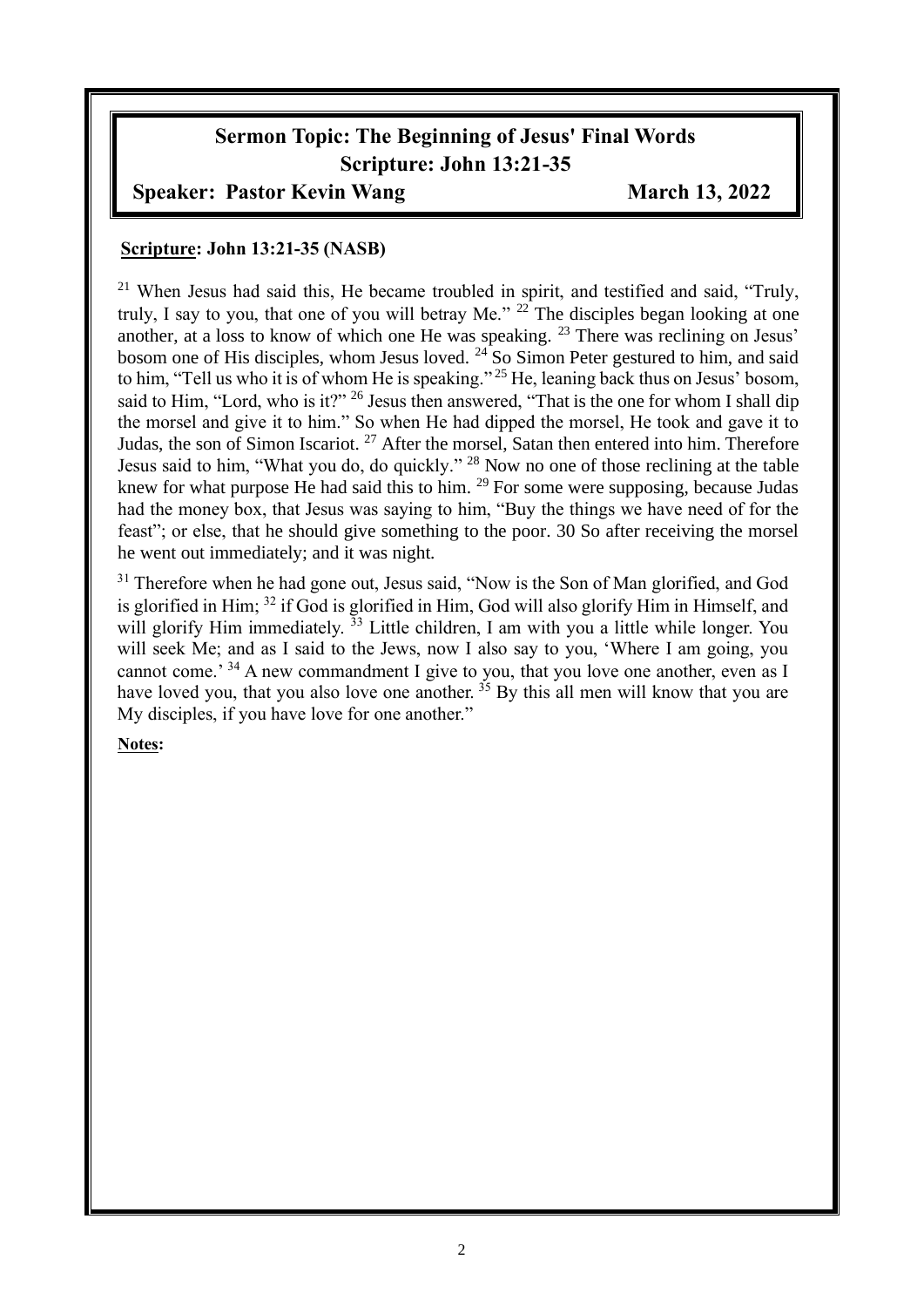### **Bible Studies for Life: Spring Season**



Seven Bible Studies for Life classes are available. Please check classroom

information listed on page 6 and join one of the classes directly.

# **New Members' Class on March 20**

If you are applying for baptism on April 24 or you are interested in becoming a member of GBC you need to attend a New Members' Class.

Our next New Members' class is on *March 20*, from 3:00 to 4:00 p.m. in

 $\ddot{\phantom{a}}$ 

Room 307. It is a one-time only class and is currently held every 3 months. Please go directly to the class and bring ONE 2-inch ID picture for the registration form.

### **Thursday Night Bible Study (ZOOM Meeting)**

Thursday Night Bible Study is now doing a study on the parables of Jesus. Please join us to learn more from God's Word, as well as enjoy fellowship every Thursday, 7:30 - 9:00 p.m., via Zoom.

If you want to join or have any questions, please contact the leader, Rod Syverson at: [rod\\_syverson@hotmail.com.](mailto:rod_syverson@hotmail.com)

# **Parenting Group:**

GBC Parenting Group welcomes parents (including single parents) with kids of any age to join. We study various principles about parenting as well as enjoying fellowship with each other. The group meets at 11:30 a.m. on 2nd and 4th Sundays in Room 402. You can join the class directly. If you have any questions, please email Rod Syverson at: rod\_syverson@hotmail.com.

# **Young Adults Fellowship – March 19**



Young Adults Fellowship is for young adults from the age of 20- 35 to study God's Word and fellowship together. It meets regularly on 1st and 3rd

Saturdays from 4:30 to 6:00 p.m. in WanFu 22 (next to GBC building). Please join it directly on **March 19**.

Contact Pastor Kevin Wang at kevin@gbc.org.tw if you need more information.

#### **Indian Bible Study Fellowship Group (IBSF)**

Timothy and Deborah Meesala have resumed Indian small group Bible study (formerly YungHe Bible Study) in WanFu (next to GBC) each Sunday from 2:30 to 4:00 p.m. All (whether Indian or not) are very welcome to join.

To join, or for more information, please contact Timothy (yedukondaluster@gmail.com).

### **Orphanage Visit TODAY**

We will meet in GBC at the front door and leave at 2:00 p.m. No training is required. Please join us. (Participants in this ministry must be registered members of GBC.)



# **Child Dedication**

The 2022 Child Dedication will be held during the Morning English Service on May 8. It is to dedicate children between the ages 0-6 years old. Deadline to register is **April 24**.

Any Christian family with at least one of the parents being a Christian and who has been regularly attending GBC is welcome to register and dedicate their child.

Please email SueJenny [\(suejenny@gbc.org.tw\)](mailto:suejenny@gbc.org.tw) to register with the following information: 1. Parents' names, cell phone number, email address. 2. Child's name, gender, date of birth.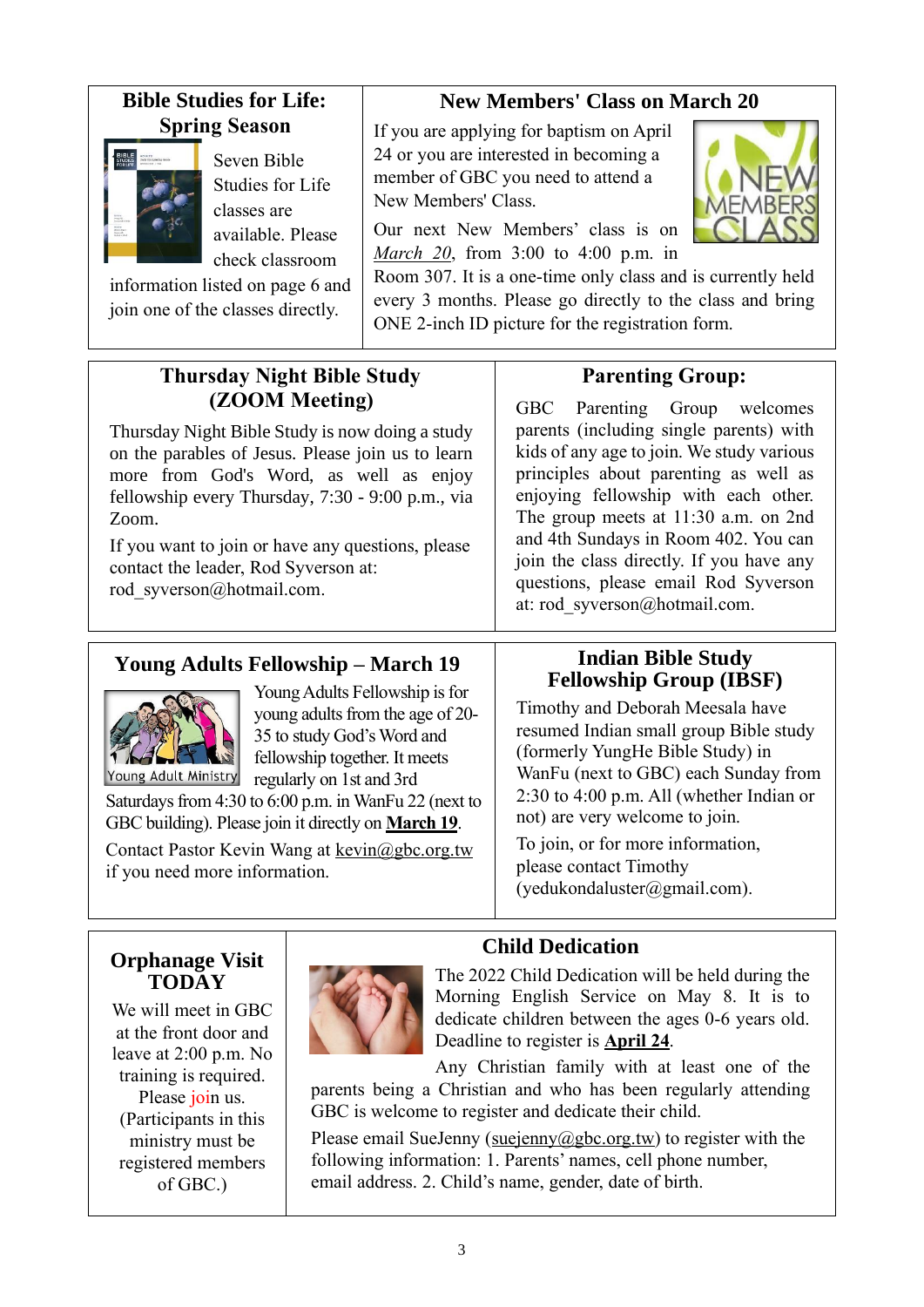### **Welcome New Members!**

Today we welcome new members to our church family. May the Lord bless them as we grow in Christ together here at GBC.



 $\star$  Baptism – 4 new members:

Ein Jun, Rylie Kirsten Lim, Rae Julianna Lim, and Tony Liao

- $\star$  Membership Transfer 7 new members:
	- Ellen Hsu, James Charles Reed, Ethan Chow, Jimmy Gaspard Jean, Ian Peng, Daniel Rodriguez, and Grace Perino Villagante

If you feel called to be baptized or to join our GBC church family by membership transfer, please contact SueJenny at [suejenny@gbc.org.tw](mailto:suejenny@gbc.org.tw) for information.

#### **Recruiting Taitung Mission Trip Team Members**

We are recruiting team members for the Taitung VBS Mission Trip. The trip will be held August 16-20, 2022. Team members will serve in



four sites: Music Site, Mission Site, Bible Story Site, Crafts Site.

#### **Four Requirements for Applicants:**

- GBC members
- Able to teach in Chinese and English
- Able to attend all 5 training sessions
- VBS experience is preferred, but not a must

**Training Time/Dates:** 2:00 p.m. – 4:00 p.m. on May 8, June 19, July 10, July 31, and August 14 The application forms (with guidelines) are available at the bulletin stand on the 1st floor close to the elevator (next to the door leading to the deck). Please submit your completed application to the front desk or SueJenny before *March 27*.

#### **2022 Vacation Bible School** *"Destination Dig - Unearthing the Truth about Jesus"*

**VBS camp:** 9:00 a.m. – 12:00 noon from

July 4 to 8 **Family Day:** July 9 (from 9:00 to 10:30 a.m. followed by Tea Time starting at 10:30 a.m.)



For children:  $2nd \sim 7th$  grade after the summer vacation this year

### *Volunteers Needed:*

Our planning/training meetings are March 20, April 17, May 15, June 5, June 26, and July 3 at 1:15 p.m. in Coleman Hall. If you would like to be a co-worker, please sign up at the meeting and join the future training meetings.

For more information, please contact VBS Director Sean Yuan at [gbcvbs@gbc.org.tw](mailto:gbcvbs@gbc.org.tw) or Minister Yalin Tseng at yalintseng@gbc.org.tw.

# **Chinese Bulletin Highlights**

(Please read Chinese bulletin for details)

- ➢ **Rev. Chow Lien Hua Commemoration Seminar:** 9:30 a.m. to 4:00 p.m. on Saturday, March 19 in Coleman Hall
- ➢ **Prayer Warriors for Missionaries:** Brothers and sisters who have a heart to pray for GBC supported missionaries. Scan the QR code to join or for details.



➢ **GBC Commemoration Service:** 

**Time/place:** 1:00 to 2:00 p.m. on Sunday, April 3, in the Sanctuary

**Description:** Held on Tomb Sweeping Day Sunday, this Service helps Christian to know about our future heavenly home. You may join the service directly. If you want the service to pray for your deceased family member(s), please register by following the Chinese bulletin instruction.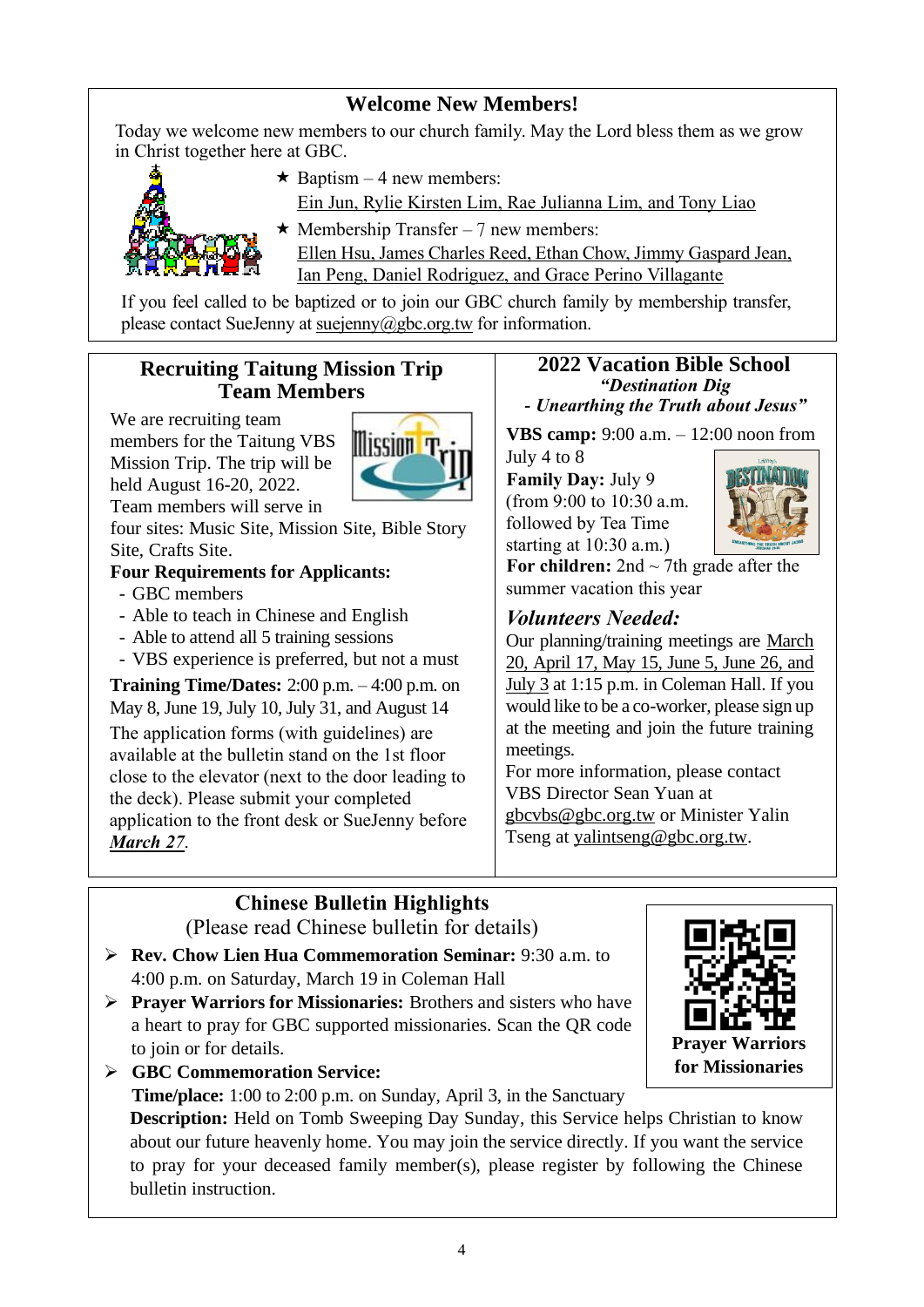# **Mabuhay Fellowship**



Today, March 13, at 2 p.m. in Basement Room B05, the Mabuhay Fellowship will have a Tagalog Bible study. All Tagalog-speaking nationals are welcome.

On March 20, we will have worship through songs and an inspirational talk by Wycliffe missionary Kim Chiu on "Looking for the Greatest Blessing— Learn from Moses", based on Exodus 15:26. All are welcome.

The Mabuhay Fellowship comprises Filipinos aiming to share God's love and light through worship, prayer, Bible study, fellowship, gospel sharing, and other ministries.

|                                          |                                       |                                                       | <b>English Congregation Leaders</b>    |                                              |  |
|------------------------------------------|---------------------------------------|-------------------------------------------------------|----------------------------------------|----------------------------------------------|--|
|                                          |                                       |                                                       | English Leading Pastor: Nick Brideson  |                                              |  |
| Pastor Nick Brideson                     |                                       |                                                       | Minister Priscilla Liao                | Pastor Kevin Wang                            |  |
| <b>Adult Education</b>                   | <b>Morning Greeters</b>               |                                                       | <b>Cry Room Children's Care</b>        | <b>Green Room Children's Care</b>            |  |
| Nick Brideson                            | Arjun Puvvala                         |                                                       | Joanne Pan                             | Pastor Kevin Wang                            |  |
| nick@gbc.org.tw                          | nagarjuna123iict@gmail.com            |                                                       | f65027.tw@yahoo.com.tw                 | kevin@gbc.org.tw                             |  |
|                                          | Alltrin Dhana Raja Gopal              |                                                       |                                        |                                              |  |
| <b>Foreign Mission:</b>                  | alltrin.chim99@gmail.com              |                                                       | Preschool                              | <b>Morning Music Worship</b>                 |  |
| - Medical/Dental Team                    |                                       |                                                       | Joanna Peng                            | Cherrie Gow Lim                              |  |
| Armand Lim                               | <b>Morning Fellowship Tea</b>         |                                                       | Joanna1285@gmail.com                   | cvgow@yahoo.com                              |  |
| rmanlim@yahoo.com                        | Yuri Shih                             |                                                       |                                        |                                              |  |
| - Leadership Training                    | yuchen phone@hotmail.com              |                                                       | <b>AWANA Spark Group</b>               | <b>Morning Multimedia</b>                    |  |
| Nick Brideson                            |                                       |                                                       | Crystal Turner                         | Vicky Lin                                    |  |
| nick@gbc.org.tw                          | <b>Evening Greeters</b>               |                                                       | elisayeh@yahoo.com                     | gbcmorningmedia@gmail.com                    |  |
|                                          | Vicky Kuo                             |                                                       |                                        | <b>Adult Choir</b><br><b>Hand Bell Choir</b> |  |
| <b>Orphanage Ministry</b><br>Julie Chen  | asiaglobe999@gmail.com                |                                                       | <b>AWANA T&amp;T Group</b><br>Ming Lai | Juliet Jao                                   |  |
| yuling0914@gmail.com                     | <b>Evening Fellowship Tea/</b>        |                                                       | minglai88@gmail.com                    | lenyinjao@gmail.com                          |  |
|                                          | <b>Baptism Celebration Fellowship</b> |                                                       |                                        |                                              |  |
| <b>Mabuhay Fellowship</b>                | Michelle Cheng                        |                                                       | <b>Prayer Ministry</b>                 | <b>Hallel Singers</b>                        |  |
| Ava Zamora                               | yealincheng@yahoo.com                 |                                                       | Priscilla Liao                         | Cherrie Gow Lim                              |  |
| avazam@yahoo.com                         |                                       |                                                       | priscilla@gbc.org.tw                   | cvgow@yahoo.com                              |  |
|                                          | <b>Baptism Support</b>                |                                                       |                                        |                                              |  |
| <b>Small Groups</b>                      | Michael Dellinger                     |                                                       | <b>Hospital Visitation</b>             | <b>Evening Music Team</b>                    |  |
| - Ethiopian Students                     | michaeleldondellinger@gmail.com       |                                                       | Amanda Lou                             | Alex Chen                                    |  |
| - Salt & Light                           |                                       |                                                       | lou.amanda@gmail.com                   | gbceworshipteam@gmail.com                    |  |
| - NTU Conversation                       |                                       |                                                       |                                        |                                              |  |
| <b>Thursday Night Bible Study</b>        |                                       |                                                       | <b>Celebrate Recovery</b>              | <b>Evening Multimedia</b>                    |  |
| - Indian Bible Study Fellowship          |                                       |                                                       | Priscilla Liao                         | <b>Grant Burgess</b>                         |  |
| - HsinChu Bible Study                    |                                       |                                                       | priscilla@gbc.org.tw                   | grantburgess@live.co.za                      |  |
|                                          |                                       |                                                       | <b>Taiwan Mission:</b>                 | <b>Trinity Youth</b>                         |  |
|                                          |                                       |                                                       | - TaiTung Team                         | (Grades 7 to 12)                             |  |
|                                          |                                       |                                                       | Cherrie Gow Lim                        | Kevin Wang                                   |  |
|                                          |                                       |                                                       | cvgow@yahoo.com                        | kevin@gbc.org.tw                             |  |
|                                          |                                       |                                                       | <b>Foreign Mission:</b>                | <b>Young Adults Fellowship</b>               |  |
|                                          |                                       |                                                       | - VBS Team                             | Kevin Wang                                   |  |
|                                          |                                       |                                                       | Priscilla Liao                         | kevin@gbc.org.tw                             |  |
|                                          |                                       |                                                       | priscilla@gbc.org.tw                   |                                              |  |
|                                          |                                       |                                                       |                                        | <b>Small Groups</b>                          |  |
|                                          |                                       |                                                       | <b>Small Groups</b>                    | - International Students Group               |  |
|                                          |                                       |                                                       | - Parenting Group                      | - Crown of Beauty                            |  |
|                                          |                                       |                                                       | <b>Sisters Group</b>                   |                                              |  |
|                                          |                                       |                                                       | <b>NanGang Group</b>                   |                                              |  |
|                                          |                                       |                                                       | - Hospital Visitation                  |                                              |  |
| <b>Secretarial staff</b>                 |                                       |                                                       | Deacon                                 | <b>Alternate Deacon</b>                      |  |
| SueJenny Hsu                             |                                       |                                                       | Yuri Shih                              | <b>Timothy Meesala</b>                       |  |
|                                          | Stella Chen (part-time)               |                                                       |                                        |                                              |  |
| suejenny@gbc.org.tw<br>stella@gbc.org.tw |                                       | yedukondaluster@gmail.com<br>yuchen phone@hotmail.com |                                        |                                              |  |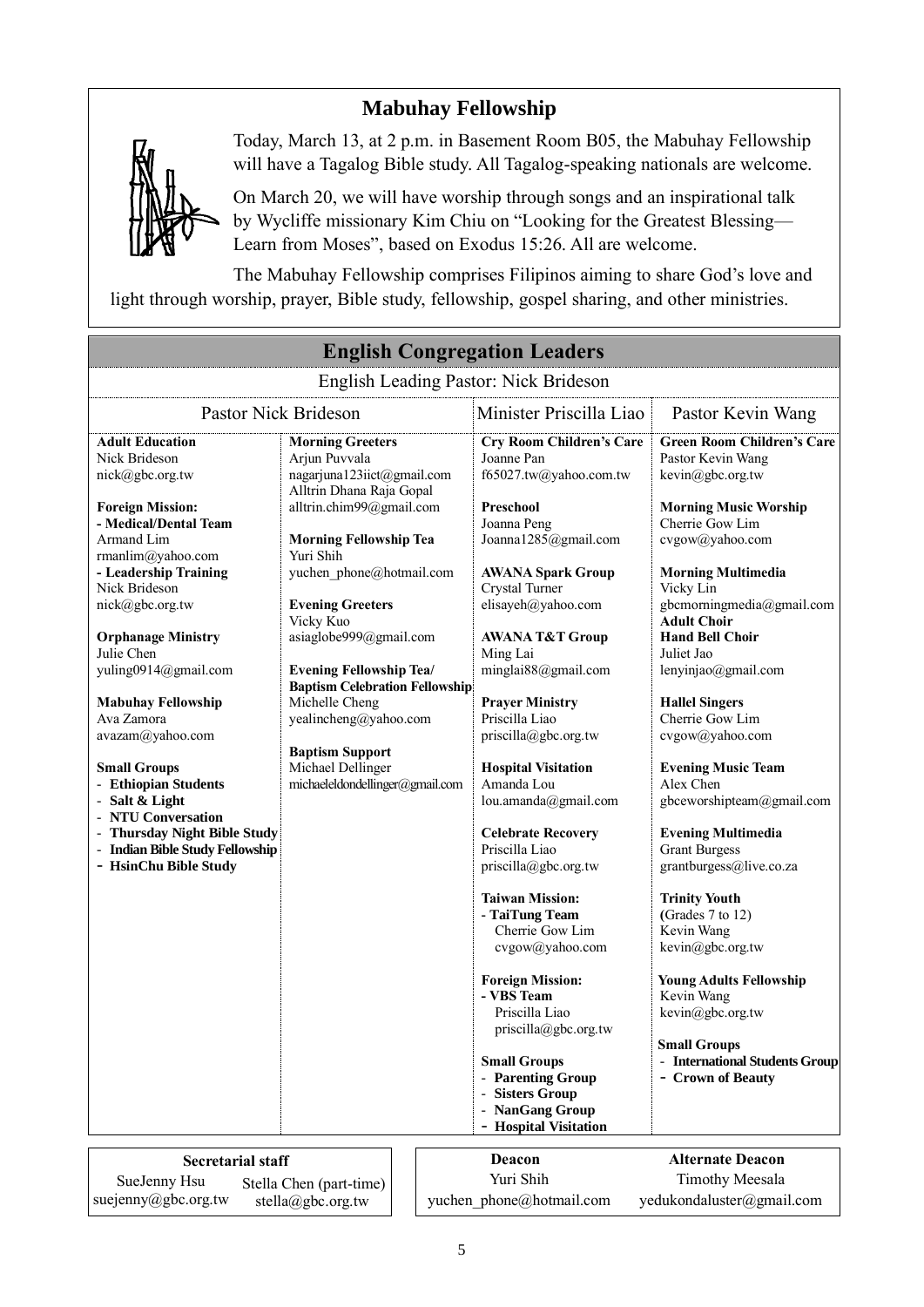|                                           | $\star\star$ Sunday School Information - Join the class directly $\star\star$                                                                       |                                                                                                                                                                                      |
|-------------------------------------------|-----------------------------------------------------------------------------------------------------------------------------------------------------|--------------------------------------------------------------------------------------------------------------------------------------------------------------------------------------|
| <b>Class</b>                              |                                                                                                                                                     | Time & Room                                                                                                                                                                          |
| <b>Beginning Christian Life</b>           |                                                                                                                                                     |                                                                                                                                                                                      |
| Alpha – new and non-Christians            | 11:30 a.m.                                                                                                                                          | Calvary Room                                                                                                                                                                         |
| Christianity 101 - required for baptism   | 11:30 a.m.                                                                                                                                          | <b>Mount of Olives</b>                                                                                                                                                               |
| <b>Maturing Christians</b>                |                                                                                                                                                     |                                                                                                                                                                                      |
| <b>Bible Studies for Life</b>             | <b>Physical Classes:</b><br>$11:30$ a.m. classes:<br>- Room $B04$<br>Room B05<br>- WanFu 22 A<br>- WanFu $22 C$<br>$2:30$ p.m. class:<br>- Room 305 | <b>Online Classes:</b><br>$9:00$ a.m.<br>Email Johanna Ferng to join, at:<br>joeym.vanderwerf@gmail.com<br>$4:00$ p.m.<br>Email SueJenny for meeting info<br>at: suejenny@gbc.org.tw |
| <b>Developing Leaders</b>                 |                                                                                                                                                     |                                                                                                                                                                                      |
| <b>Bible Interpretation</b>               | $2:00 - 3:15$ p.m.                                                                                                                                  | Room 402                                                                                                                                                                             |
| <b>Youth: Grade 7 and above</b>           |                                                                                                                                                     |                                                                                                                                                                                      |
| <b>Bible Studies for Life</b>             | $11:45$ a.m. $-12:45$ p.m.                                                                                                                          | Room 405                                                                                                                                                                             |
| <b>Children</b>                           |                                                                                                                                                     |                                                                                                                                                                                      |
| Nursery - Age 3 and under                 | $9:50$ a.m. $-11:15$ a.m.                                                                                                                           | Kindergarten Green Room                                                                                                                                                              |
| Preschool - Age 3 to 5                    | $11:40$ a.m. $-12:40$ p.m.                                                                                                                          | Room 403                                                                                                                                                                             |
| AWANA - Kindergarten $(\pm 1)$ to Grade 6 | 11:20 a.m. - 12:50 p.m.                                                                                                                             | Rooms 401/404                                                                                                                                                                        |

| $\star \star$ Fellowships – Join a fellowship directly $\star \star$ |                                                    |            |  |
|----------------------------------------------------------------------|----------------------------------------------------|------------|--|
| Fellowship<br>Time<br>Location                                       |                                                    |            |  |
| Mabuhay                                                              | Sundays 2:00 - 4:00 p.m.                           | <b>B05</b> |  |
| Young Adults $(20 - 35 \text{ y.o.})$                                | $1st$ & 3 <sup>rd</sup> Saturdays 4:30 - 6:00 p.m. | WanFu 22   |  |

| $\star\star$ Small Groups – Contact the leader to join $\star\star$                                                                          |                                              |                                                           |                                                                    |          |
|----------------------------------------------------------------------------------------------------------------------------------------------|----------------------------------------------|-----------------------------------------------------------|--------------------------------------------------------------------|----------|
| Type                                                                                                                                         | <b>Name</b>                                  | Day/Time                                                  | <b>Location/Contact Emails</b>                                     |          |
| <b>Students</b>                                                                                                                              | NTU Friday English<br>Conversation Group     | Friday<br>$12:20 - 1:10 \text{ pm}$                       | <b>NTU</b><br>roytreur@gmail.com                                   | On break |
|                                                                                                                                              | <b>International Students Group</b>          | Friday<br>$7:30 - 9:00 \text{ pm}$                        | WanFu 22A<br>cesaledro57@gmail.com                                 |          |
| Language/<br>Nationality                                                                                                                     | <b>Ethiopian Students Group</b>              | Sunday<br>$7:00 - 9:00$ pm                                | Room 307<br>abex98@gmail.com                                       |          |
| Parenting                                                                                                                                    | Parenting Group                              | $2nd$ & 4 <sup>th</sup> Sunday<br>$11:30$ am - $12:30$ pm | GBC Room 402<br>rod syverson@hotmail.com                           |          |
| Women                                                                                                                                        | Sisters Group (Online)                       | Thursday<br>$7:30 - 9:00$ pm                              | joeym.vanderwerf@gmail.com                                         |          |
|                                                                                                                                              | Salt & Light                                 | Sunday<br>$1:30 - 3:00$ pm                                | <b>GBC</b> Mount of Olives Room<br>$123456789nc(\omega)$ gmail.com |          |
|                                                                                                                                              | Crown of Beauty                              | Saturday<br>$2:00 - 4:00$ pm                              | <b>GBC Mount of Olives Room</b><br>clemence4261@gmail.com          |          |
| General                                                                                                                                      | Thursday Night Bible<br>Study Group (Online) | Thursday<br>$7:30 - 9:00$ pm                              | GBC Room 301<br>rod syverson@hotmail.com                           |          |
|                                                                                                                                              | Indian Bible Study<br>Fellowship Group       | Sunday<br>$2:30 - 4:00$ p.m.                              | WanFu<br>yedukondaluster@gmail.com                                 |          |
|                                                                                                                                              | HsinChu Bible Study Group                    | Friday<br>$7:30 - 8:45$ pm                                | HsinChu<br>rmanlim@yahoo.com                                       |          |
| Ministry                                                                                                                                     | <b>Hospital Visitation Group</b>             | Thursday<br>$1:30 - 2:30$ pm                              | Near GBC<br>On break<br>lou.amanda@gmail.com                       |          |
| Due to the COVID-19 situation, not all the small groups have been opened.<br>To join or for information, contact the teacher by email above. |                                              |                                                           |                                                                    |          |